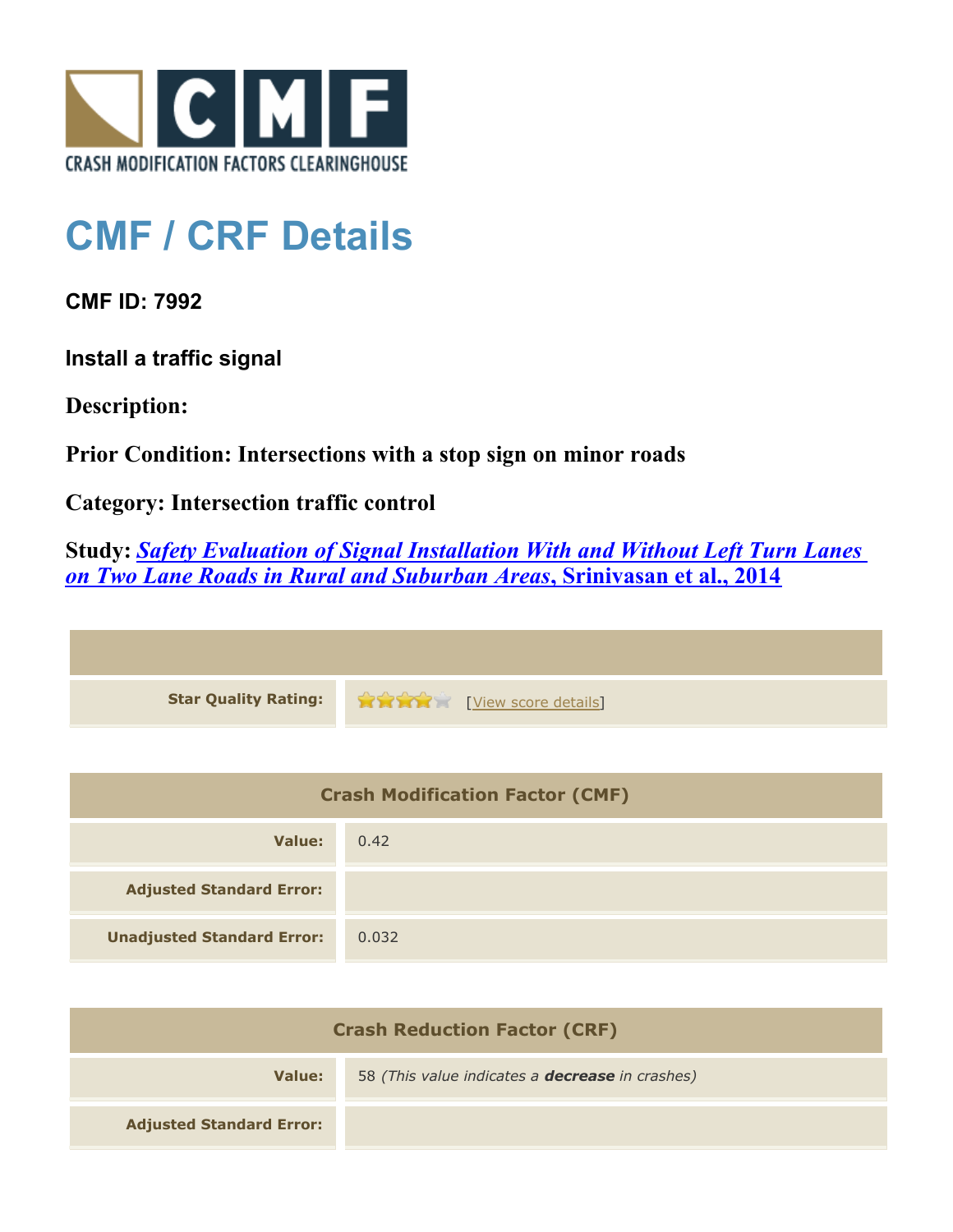| <b>Applicability</b>       |                |
|----------------------------|----------------|
| <b>Crash Type:</b>         | Other          |
| <b>Crash Severity:</b>     | All            |
| <b>Roadway Types:</b>      | Not specified  |
| <b>Number of Lanes:</b>    | $\overline{2}$ |
| <b>Road Division Type:</b> |                |
| <b>Speed Limit:</b>        |                |
| <b>Area Type:</b>          | All            |
| <b>Traffic Volume:</b>     |                |
| <b>Time of Day:</b>        | All            |

## *If countermeasure is intersection-based*

| <b>Intersection Type:</b>         | Not specified                                     |
|-----------------------------------|---------------------------------------------------|
| <b>Intersection Geometry:</b>     | $3$ -leg, $4$ -leg                                |
| <b>Traffic Control:</b>           | Stop-controlled                                   |
| <b>Major Road Traffic Volume:</b> | 2480 to 18025 Annual Average Daily Traffic (AADT) |
| <b>Minor Road Traffic Volume:</b> | 746 to 6829 Annual Average Daily Traffic (AADT)   |

| <b>Development Details</b>      |              |
|---------------------------------|--------------|
| <b>Date Range of Data Used:</b> | 1992 to 2012 |
| <b>Municipality:</b>            |              |
| State:                          | NC           |